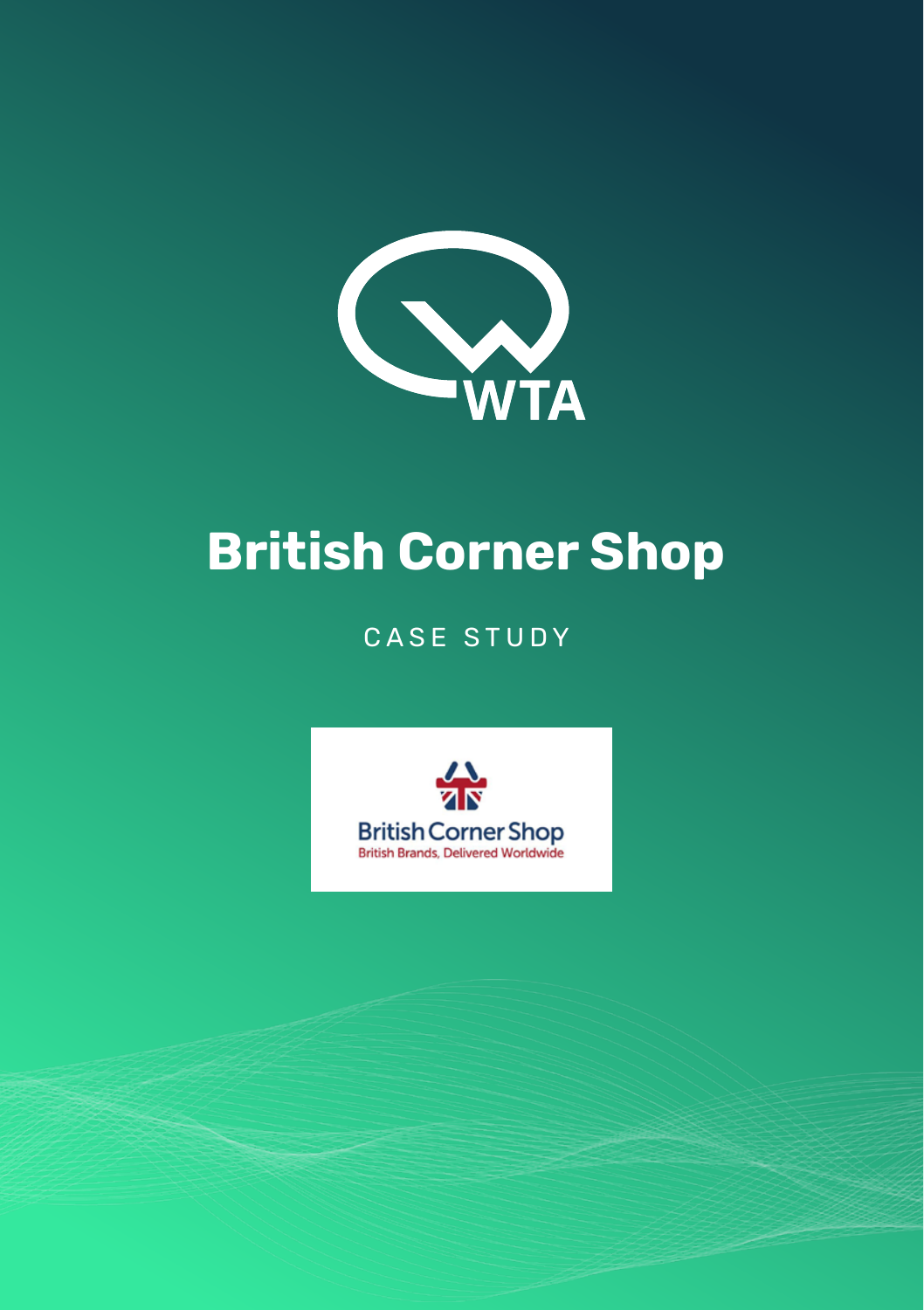British Corner Shop approached WTA UK for assistance with their shipments to the USA, Europe and beyond, WTA UK were thrilled to welcome them on board. Food logistics is one of many specialisations that WTA Group work within and we felt we were able to offer a bespoke and customised service and at a competitive price.



## **About the Client**

British Corner Shop is an online supermarket for British food lovers and expats worldwide.

"British Food, Delivered Worldwide"

Offering over 12,000 products from UK brands, British Corner Shop is now the largest in its market sector. Last year alone saw them export four million products to individuals in more than 140 countries.

Not only is British Corner Shop a B2C business, they all have a large B2B division and this is where British Corner Shop and the WTA Group partnership lies.

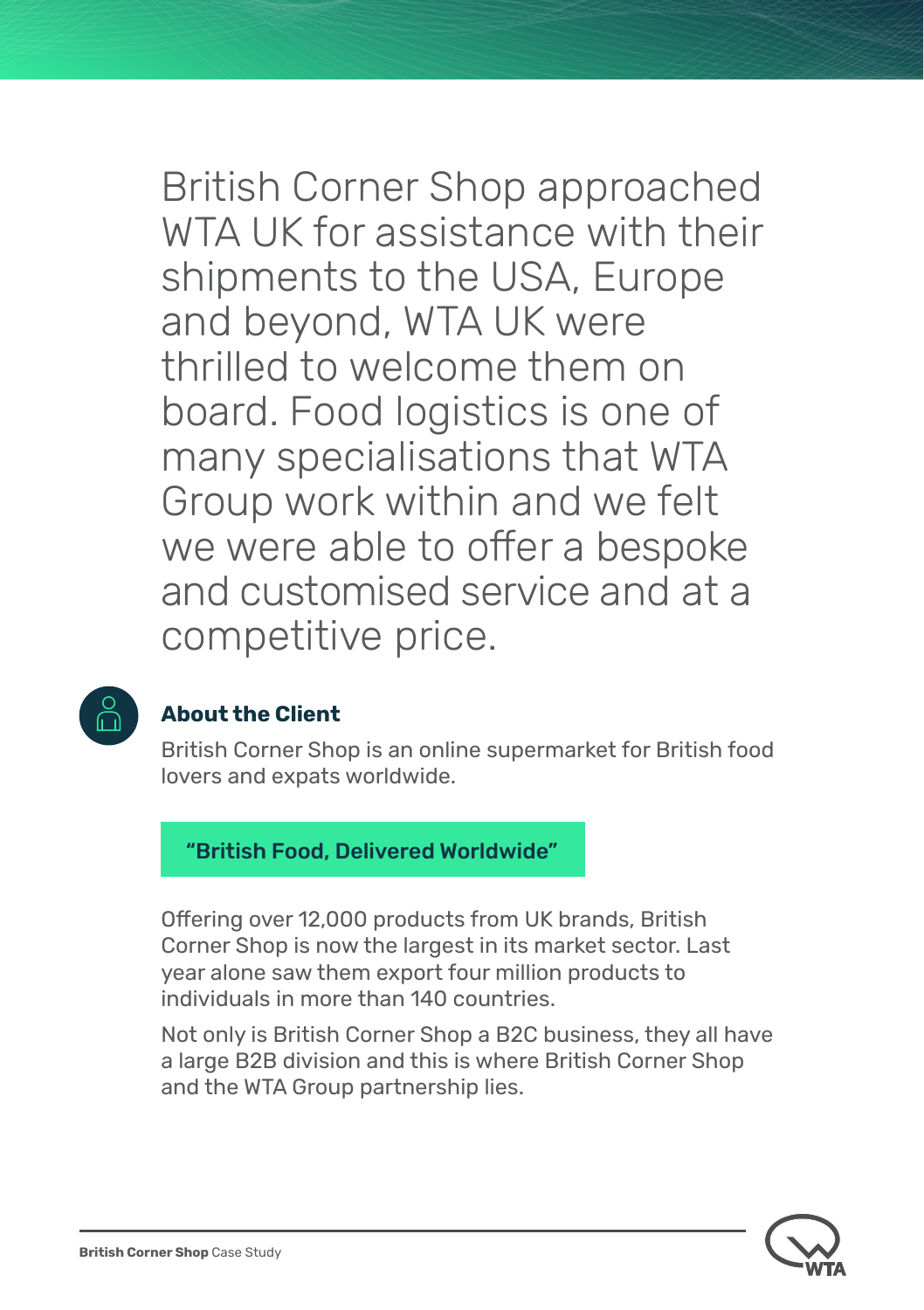

#### **The Challenge**

In conjunction with British Corner Shop (BCS) delivering products to hundreds of locations around the world, one of the key areas of focus was to deliver them visibility and to ensure that all of their shipments were as efficient as possible. As a collective we worked together to address the US market and the customs issues that BCS were facing. US Customs is very complex, especially when it comes to importing food products and their customers were having to navigate these tricky waters.



#### **How we helped**

Working closely with the BCS we established them as a foreign importer to the USA. This essentially meant that WTA UK shipped the food items to the USA (whether ambient or chilled) under DDP\* terms, meaning the headache of customs clearance within the USA is removed. It also meant that WTA UK are now able to advise BCS on all costs, including estimated import duty and taxes, up front. This is usually done before the shipment leaves the U.K. WTA USA Inc have power of attorney and were quickly able to set them up with a continuous customs bond in the USA, which is valid for 12 months – this offers a cost saving to British Corner Shop (as they pay one lump sum rather than a "pay as they go" option which is more expensive overall). WTA USA Inc also handle FDA clearance, as they do with all our food imports.

"Genuinely though, the help you have offered has been immense. It's good to deal with someone who values service so highly."

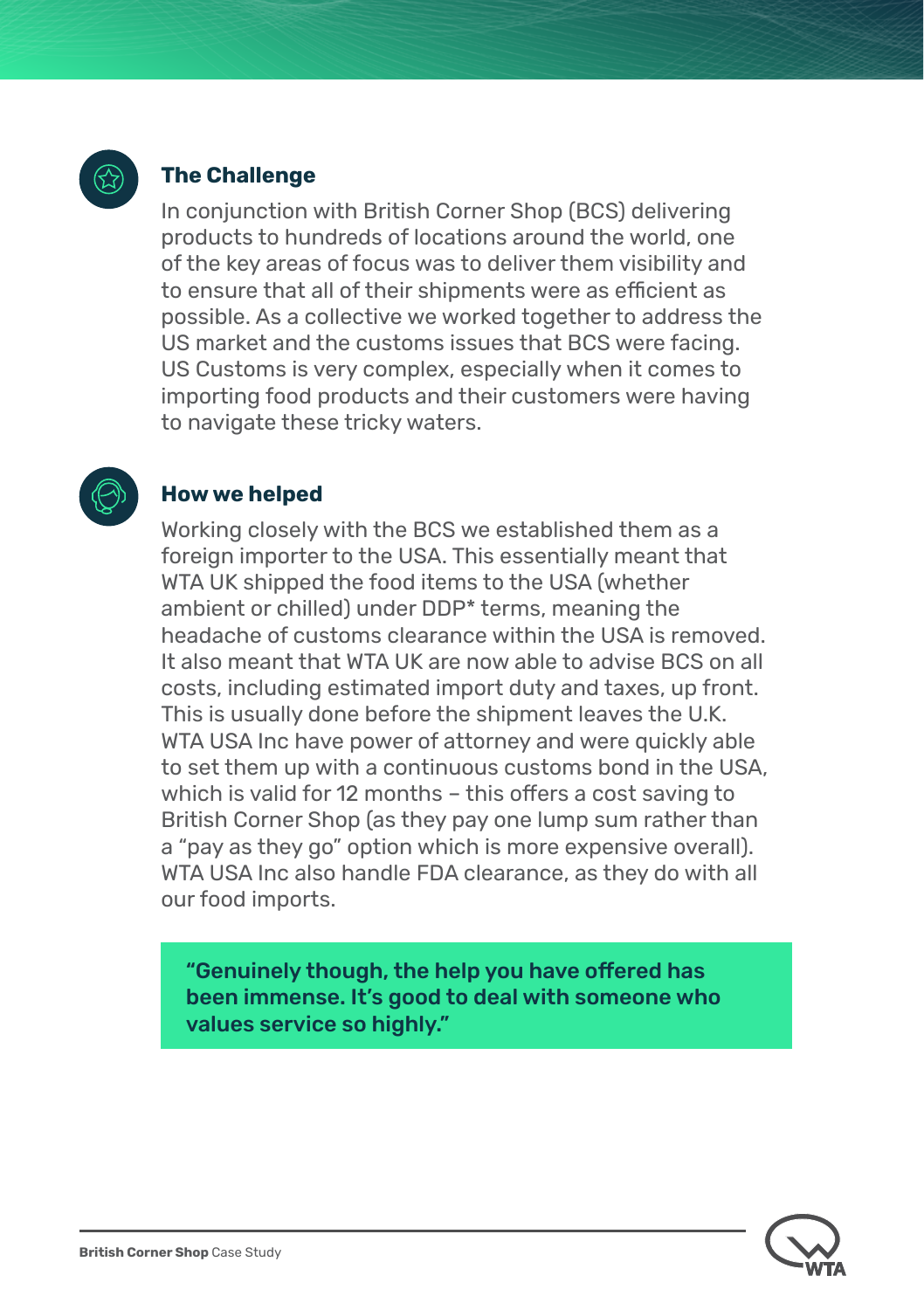

### **How did we do it**

After initially meeting the team at a trade show and then again at Fancy Foods in New York our expert teams in both the UK and USA worked together to provide a seamless service for the client. Utilising the team's expert knowledge in all areas of the supply chain, we were able to take away the stress of the entire process.

WTA UK were able to set BCS up as a foreign importer in the USA. This is a huge benefit as they can ship DDP and take the headache out of customs for their customer. BCS are now able to offer this as a benefit to their new customers.

#### **How does this help you?**

At WTA UK, you can enjoy a bespoke service like no other. 100% tailor-made to your specific business needs, our experts apply their extensive knowledge to get your goods to their final destination on time, securely and in accordance with your budget. Regardless of your size, WTA has the right team to ensure success in your shipments.

\*Delivery Duty Paid. Essentially the exporter has full responsibility for the shipment and pays all the costs associated with the shipment.